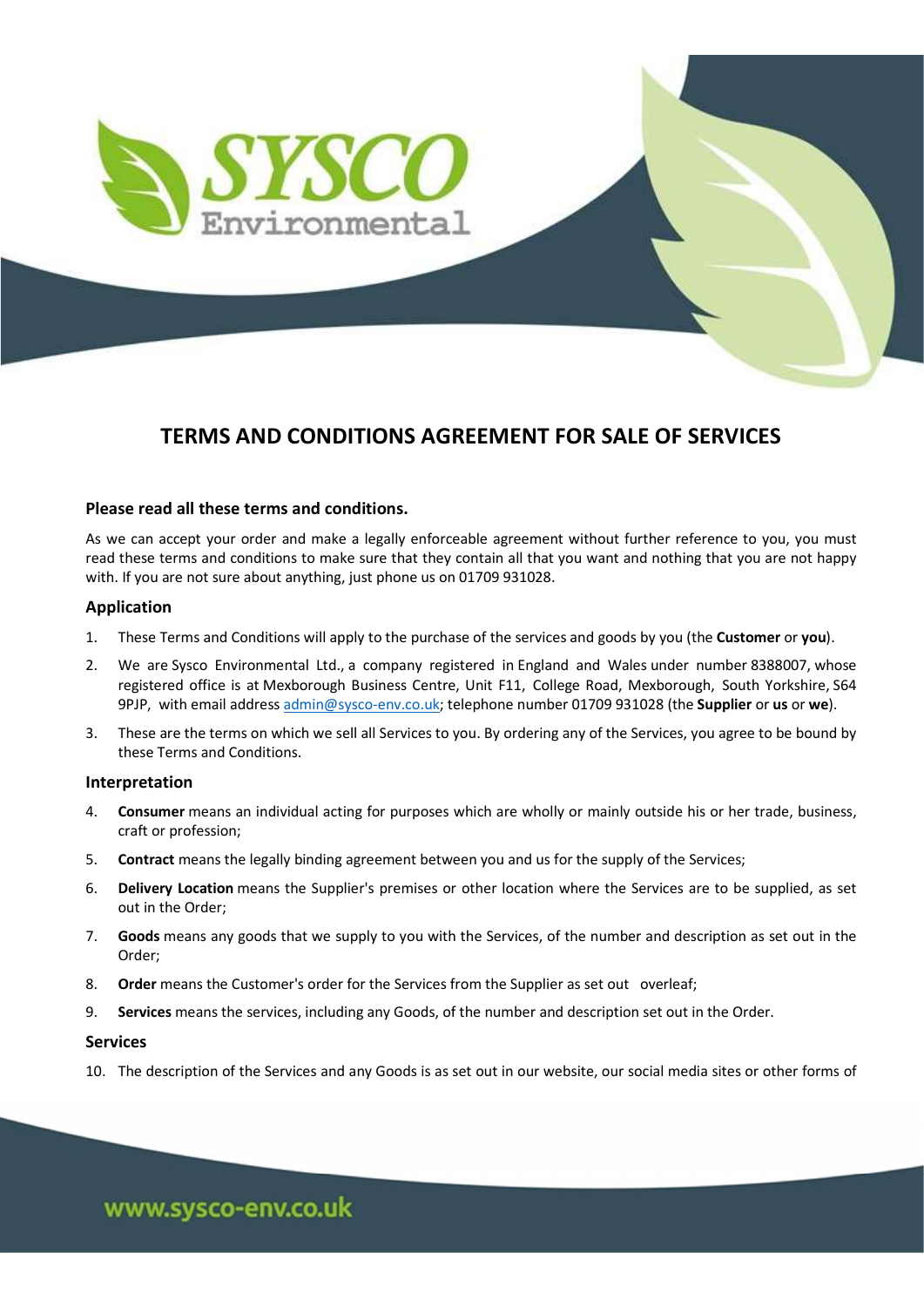

advertisement. Any description is for illustrative purposes only and there may be small discrepancies in size or colour of any Goods supplied.

- 11. In the case of Services and any Goods made to your special requirements, it is your responsibility to ensure that any information or specification you provide is accurate.
- 12. All Services are subject to availability.
- 13. We can make changes to the Services which are necessary to comply with any applicable law or safety requirement. We will notify you of these changes.

## Customer responsibilities

- 14. You must co-operate with us in all matters relating to the Services, provide us and our authorised employees and representatives with access to any premises under your control as required, provide us with all information required to perform the Services and obtain any necessary licences and consents (unless otherwise agreed).
- 15. Failure to comply with the above is a Customer default which entitles us to suspend performance of the Services until you remedy it or if you fail to remedy it following our request, we can terminate the Contract with immediate effect on written notice to you.

## Basis of Sale

- 16. The description of the Services and any Goods in our website, our social media sites or other forms of advertisement does not constitute a contractual offer to sell the Services or Goods.
- 17. When an Order has been made, we can reject it for any reason, although we will try to tell you the reason without delay.
- 18. A Contract will be formed for the Services ordered, only upon the Supplier sending an email to the Customer saying that the Order has been accepted or, if earlier, the Supplier's delivery of the Services to the Customer.
- 19. Any quotation or estimate of Fees (as defined below) is valid for a maximum period of 14 days from its date, unless we expressly withdraw it at an earlier time.
- 20. No variation of the Contract, whether about description of the Services, Fees or otherwise, can be made after it has been entered into unless the variation is agreed by the Customer and the Supplier in writing.
- 21. We intend that these Terms and Conditions apply only to a Contract entered into by you as a Consumer where we, the Supplier and you the Customer, enter the Contract at any of the Supplier's business premises, and where the Contract is not a contract (i) for which an offer was made by the Customer in the Supplier's and the Customer's simultaneous physical presence away from those premises, or (ii) made immediately after the Customer was personally and individually addressed in the Supplier's and the Customer's simultaneous physical presence away from those premises. If this is not the case, you must tell us, so that we can provide you with a different contract with terms which are more appropriate to you and which might, in some way, be better for you, e.g. by giving cancellation rights pursuant to consumer protection law. Business premises means immovable retail premises where we carry on business on a permanent basis or, in the case of movable retail premises, on a usual basis.

# Fees and Payment

- 22. The fees (Fees) for the Services, the price of any Goods (if not included in the Fees) and any additional delivery or other charges is that set out in our price list current at the date of the Order or such other price as we may agree in writing. Prices for Services may be calculated on a fixed fee or on a standard rate basis.
- 23. Fees and charges include VAT at the rate applicable at the time of the Order.
- 24. You must pay the Fees due within 7 days of the date of our invoice or otherwise in accordance with any credit terms agreed between us.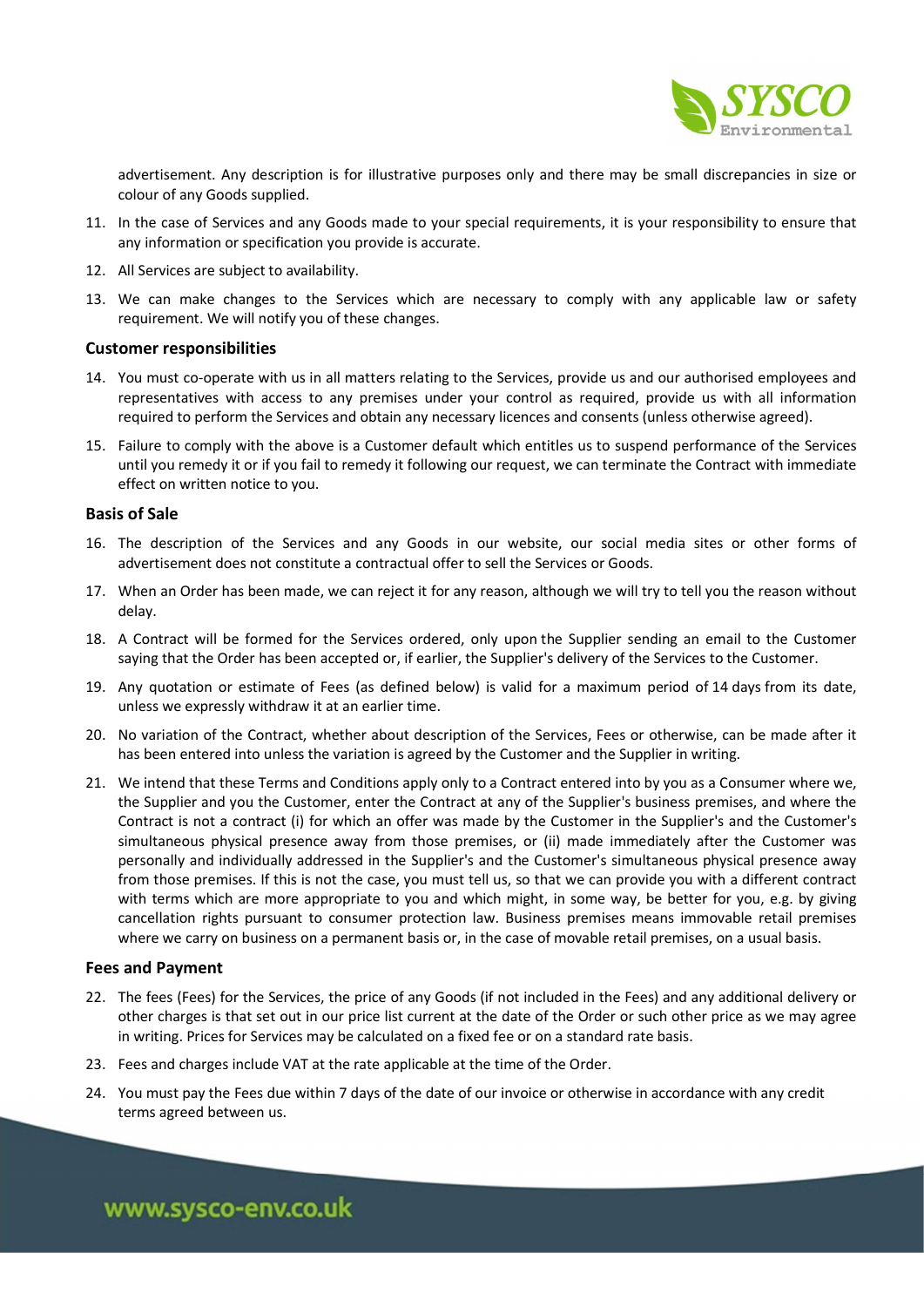

# **Delivery**

- 25. We will deliver the Services, including any Goods, to the Delivery Location by the time or within the agreed period or, failing any agreement:
	- a. in the case of Services, within a reasonable time; and
	- b. in the case of Goods, without undue delay and, in any event, not more than 30 calendar days from the day on which the Contract is entered into.
- 26. In any case, regardless of events beyond our control, if we do not deliver the Services on time, you can require us to reduce the Fees or charges by an appropriate amount (including the right to receive a refund for anything already paid above the reduced amount). The amount of the reduction can, where appropriate, be up to the full amount of the Fees or charges.
- 27. In any case, regardless of events beyond our control, if we do not deliver the Goods on time, you can (in addition to any other remedies) treat the Contract at an end if:
	- a. we have refused to deliver the Goods, or if delivery on time is essential taking into account all the relevant circumstances at the time the Contract was made, or you said to us before the Contract was made that delivery on time was essential; or
	- b. after we have failed to deliver on time, you have specified a later period which is appropriate to the circumstances and we have not delivered within that period.
- 29. If you treat the Contract at an end, we will (in addition to other remedies) promptly return all payments made under the Contract.
- 30. If you were entitled to treat the Contract at an end, but do not do so, you are not prevented from cancelling the Order for any Goods or rejecting Goods that have been delivered and, if you do this, we will (in addition to other remedies) without delay return all payments made under the Contract for any such cancelled or rejected Goods. If the Goods have been delivered, you must return them or allow us to collect them from you and we will pay the costs of this.
- 31. If any Goods form a commercial unit (a unit is a commercial unit if division of the unit would materially impair the value of the goods or the character of the unit) you cannot cancel or reject the Order for some of those Goods without also cancelling or rejecting the Order for the rest of them.
- 32. We do not generally deliver to addresses outside England and Wales, Scotland, Northern Ireland, the Isle of Man and Channels Islands. If, however, we accept an Order for delivery outside that area, you may need to pay import duties or other taxes, as we will not pay them.
- 33. You agree we may deliver the Goods in instalments if we suffer a shortage of stock or other genuine and fair reason, subject to the above provisions and provided you are not liable for extra charges.
- 34. If you or your nominee fail, through no fault of ours, to take delivery of the Services at the Delivery Location, we may charge the reasonable costs of storing and redelivering them.
- 35. The Goods will become your responsibility from the completion of delivery or Customer collection. You must, if reasonably practicable, examine the Goods before accepting them.

# Risk and Title

- 36. Risk of damage to, or loss of, any Goods will pass to you when the Goods are delivered to you.
- 37. You do not own the Goods until we have received payment in full. If full payment is overdue or a step occurs towards your bankruptcy, we can choose, by notice to cancel any delivery and end any right to use the Goods still owned by you, in which case you must return them or allow us to collect them.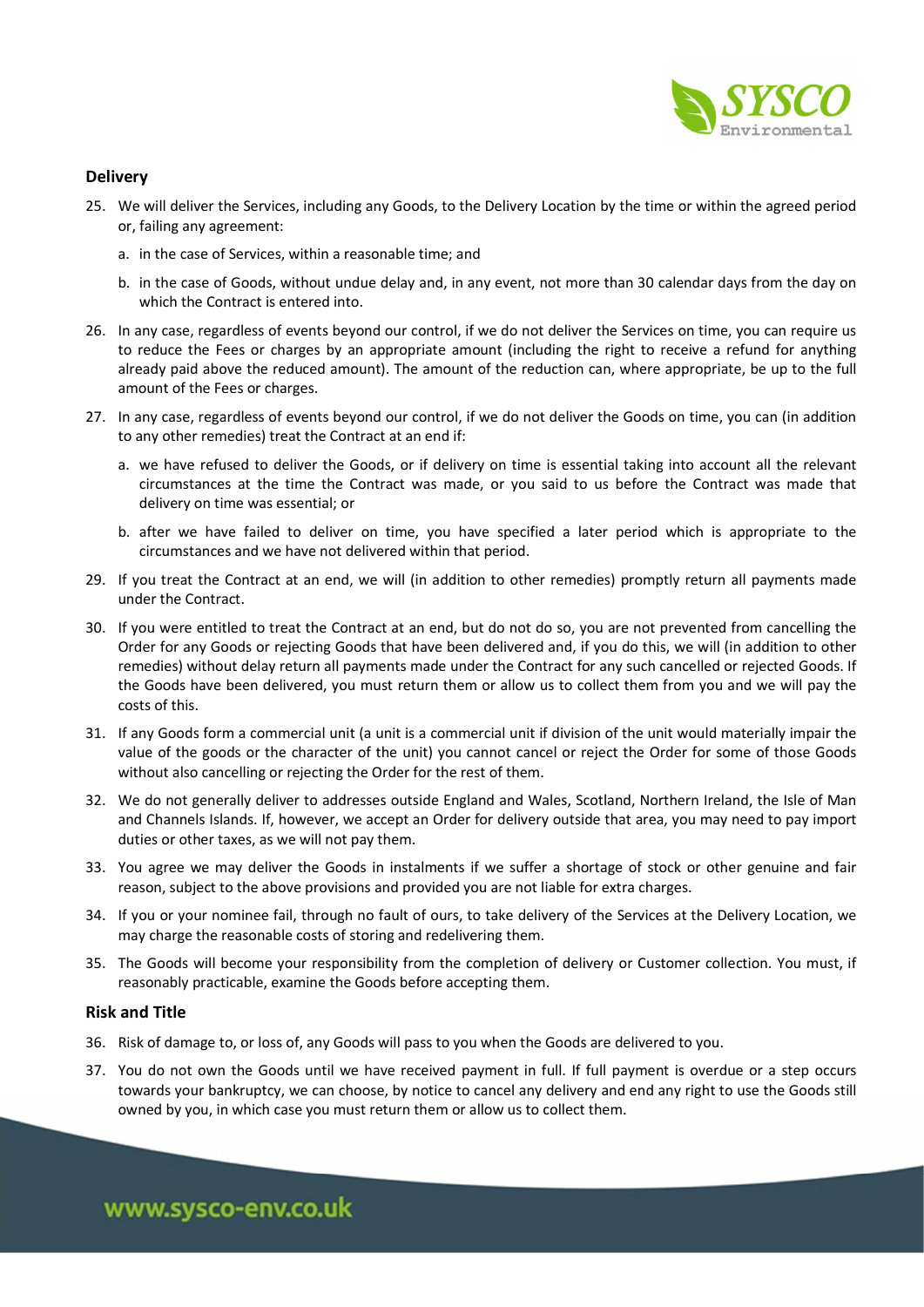

# Withdrawal and cancellation

- 38. You can withdraw the Order by telling us before the Contract is made, if you simply wish to change your mind and without giving us a reason, and without incurring any liability.
- 39. You can cancel the Contract except for any Goods which are made to your special requirements by telling us no later than 2 calendar days from the day the Contract was entered into. If you simply wish to change your mind and without giving us a reason, and without liability, except in that case, you must return to any of our business premises the Goods in undamaged condition at your own expense. Then we must without delay refund to you the price for those Goods and Services which have been paid for in advance, but we can retain any separate delivery charge. This does not affect your rights when the reason for the cancellation is any defective Goods or Services.

## Conformity and Guarantee

- 40. We have a legal duty to supply the Goods in conformity with the Contract and will not have conformed if it does not meet the following obligation.
- 41. Upon delivery, the Goods will:
	- a. be of satisfactory quality;
	- b. be reasonably fit for any particular purpose for which you buy the Goods which, before the Contract is made, you made known to us (unless you do not actually rely, or it is unreasonable for you to rely, on our skill and judgment) and be fit for any purpose held out by us or set out in the Contract; and
	- c. conform to their description.
- 42. It is not a failure to conform if the failure has its origin in your materials.
- 43. We will supply the Services with reasonable skill and care.
- 44. We will immediately, or within a reasonable time, give you the benefit of the free guarantee given by the manufacturer of the Goods. Details of the guarantee, including the name and address of the manufacturer, the duration and territorial scope of the guarantee, are set out in the manufacturer's guarantee provided with the Goods. This guarantee will take effect at the time the Goods are delivered and will not reduce your legal rights.
- 45. We will provide the following after-sales service: consultation.
- 46. In relation to the Services, anything we say or write to you, or anything someone else says or writes to you on our behalf, about us or about the Services, is a term of the Contract (which we must comply with) if you take it into account when deciding to enter this Contract, or when making any decision about the Services after entering into this Contract. Anything you take into account is subject to anything that qualified it and was said or written to you by us or on behalf of us on the same occasion, and any change to it that has been expressly agreed between us (before entering this Contract or later).

### Duration, termination and suspension

- 47. The Contract continues as long as it takes us to perform the Services.
- 48. Either you or we may terminate the Contract or suspend the Services at any time by a written notice of termination or suspension to the other if that other:
	- a. commits a serious breach, or series of breaches resulting in a serious breach, of the Contract and the breach either cannot be fixed or is not fixed within 30 days of the written notice; or
	- b. is subject to any step towards its bankruptcy or liquidation.
- 49. On termination of the Contract for any reason, any of our respective remaining rights and liabilities will not be affected.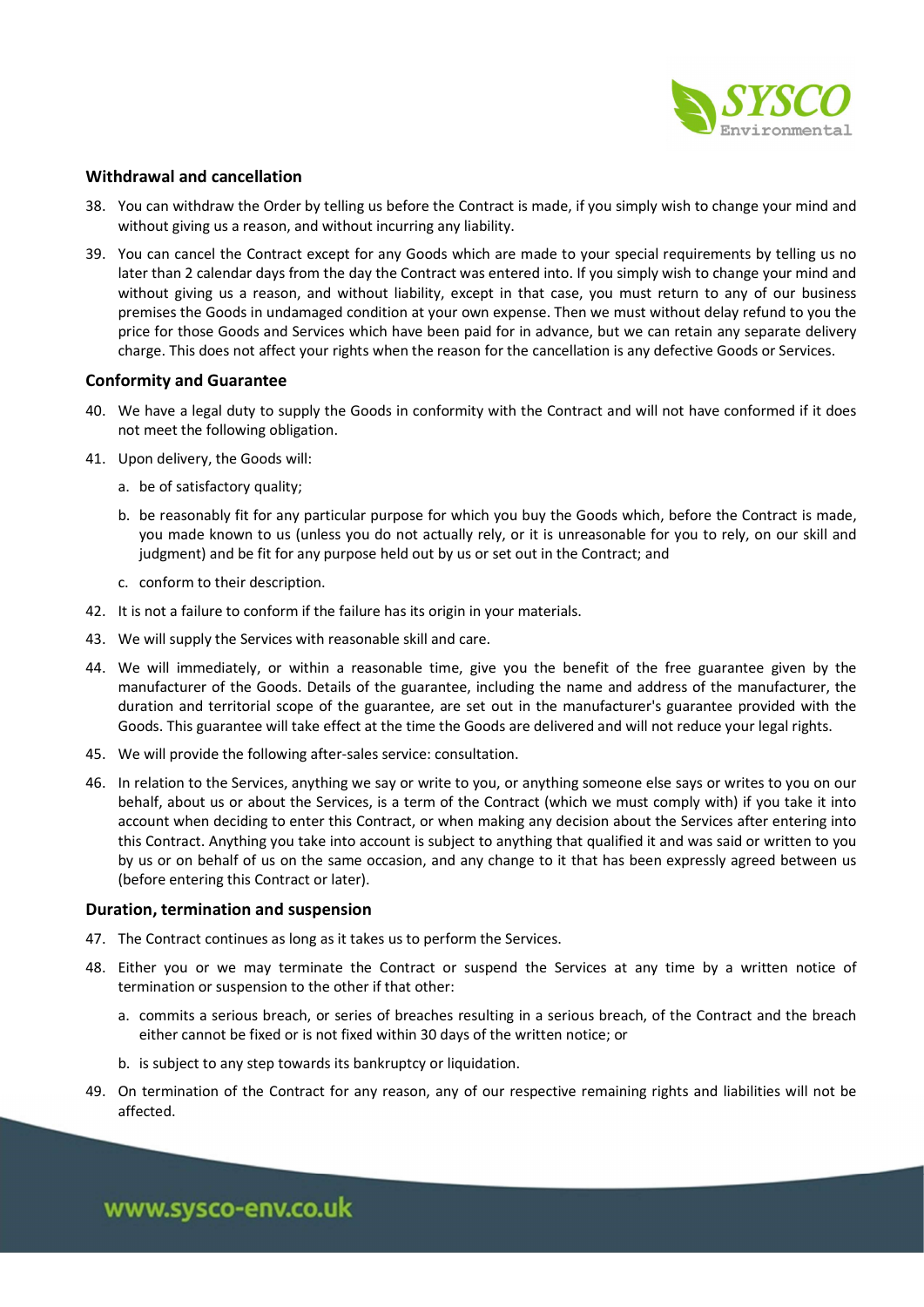

# Privacy

- 50. Your privacy is critical to us. We respect your privacy and comply with the General Data Protection Regulation with regard to your personal information.
- 51. These Terms and Conditions should be read alongside, and are in addition to our policies, including our privacy policy which can be found on our website.
- 52. For the purposes of these Terms and Conditions:
	- a. 'Data Protection Laws' means any applicable law relating to the processing of Personal Data, including, but not limited to the Directive 95/46/EC (Data Protection Directive) or the GDPR.
	- b. 'GDPR' means the General Data Protection Regulation (EU) 2016/679.
	- c. 'Data Controller', 'Personal Data' and 'Processing' shall have the same meaning as in the GDPR.
- 53. We are a Data Controller of the Personal Data we Process in providing the Services and Goods to you.
- 54. Where you supply Personal Data to us so we can provide Services and Goods to you, and we Process that Personal Data in the course of providing the Services and Goods to you, we will comply with our obligations imposed by the Data Protection Laws:
	- a. before or at the time of collecting Personal Data, we will identify the purposes for which information is being collected;
	- b. we will only Process Personal Data for the purposes identified;
	- c. we will respect your rights in relation to your Personal Data; and
	- d. we will implement technical and organisational measures to ensure your Personal Data is secure.
- 56. For any enquiries or complaints regarding data privacy, you can e-mail: m.gaborova@sysco-env.co.uk.

## Successors and our sub-contractors

57. Either party can transfer the benefit of this Contract to someone else and will remain liable to the other for its obligations under the Contract. The Supplier will be liable for the acts of any sub-contractors who it chooses to help perform its duties.

#### Circumstances beyond the control of either party

- 58. In the event of any failure by a party because of something beyond its reasonable control:
	- a. the party will advise the other party as soon as reasonably practicable; and
	- b. the party's obligations will be suspended so far as is reasonable, provided that that party will act reasonably, and the party will not be liable for any failure which it could not reasonably avoid, but this will not affect the Customer's above rights relating to delivery and the right to cancel below.

# Excluding liability

59. We do not exclude liability for: (i) any fraudulent act or omission; or (ii) death or personal injury caused by negligence or breach of the Supplier's other legal obligations. Subject to this, we are not liable for (i) loss which was not reasonably foreseeable to both parties at the time when the Contract was made, or (ii) loss (e.g. loss of profit) to your business, trade, craft or profession which would not be suffered by a Consumer - because we believe you are not buying the Services and Goods wholly or mainly for your business, trade, craft or profession.